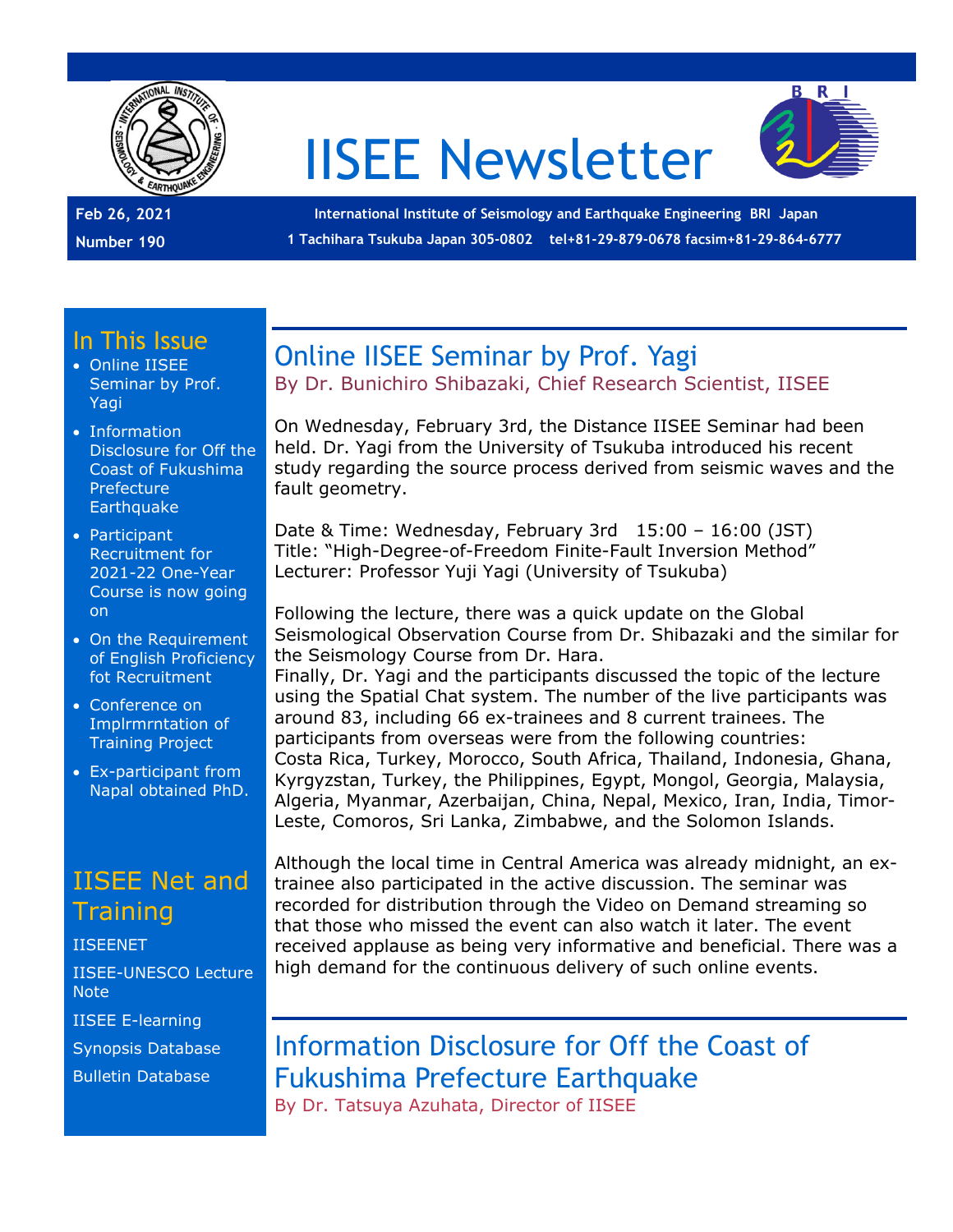An earthquake occurred off the coast of Fukushima prefecture around 23:08 on February 13, 2021. The IISEE has posted information on this earthquake on our website.

## **Earthquakes**

[The 2011 off the Pacific](http://iisee/special2/20110311tohoku.htm)  [coast of Tohoku](http://iisee/special2/20110311tohoku.htm)  **[Earthquake](http://iisee/special2/20110311tohoku.htm)** 

[Reports of Recent](http://iisee/quakes.htm)  **[Earthquakes](http://iisee/quakes.htm)** 

[Utsu Catalog](http://iisee/utsu/index_eng.html)

[Earthquake Catalog](http://iisee/eqcat/Top_page_en.htm)



## Call for Papers

IISEE Bulletin is now accepting submissions of papers for the seismology, earthquake engineering, and tsunami. Developing countries are targeted, but are not limited. Your original papers will be reviewed by the editorial members and some experts. NO submission fee is needed. Try to challenge!

Click here for the information on the off the coast of Fukushima Prefecture Earthquake.

[https://iisee.kenken.go.jp/quakes2/20210213off\\_fukushima.html](https://iisee.kenken.go.jp/quakes2/20210213off_fukushima.html)

## Participant Recruitment for 2021-22 One-Year Course is now going on

By Mr. Takahiro Yamada, Head of Administrative Division, IISEE

JICA has already sent the General Information of 2021-22 one-year course for Seismology, Earthquake Engineering & Tsunami Disaster Mitigation to the selected countries: Indonesia, Malaysia, Philippines, East Timor, Bhutan, Bangladesh, Fiji, Tonga, El Salvador, Colombia, Peru, Algeria, and Ghana. We will appreciate you if you so kindly transfer this information to your young colleagues or subordinates who may be ambitious to study abroad. The deadline for application is set at April 9th, 2021, however, this is the final date for sending the application form, from a JICA office in your country to the Headquarter of JICA in Tokyo. The deadline for you must be set earlier. Please ask a JICA Office in your country for further and more detailed information.

# On the Rquirement of English Proficiency for Recruitment

By Mr. Takahiro Yamada, Head of Administrative Division, IISEE

2021-22 one-year course for Seismology, Earthquake Engineering & Tsunami Disaster Mitigation will be held as a Master program under the collaboration of IISEE, BRI, GRIPS. This training course includes active participation in discussions and development of the action plan and research report, thus requires high competence of English ability both in conversation and composition. Therefore, the applicants are requested to have a competent command of spoken and written English ---with a minimum test score of TOEFL iBT 79, IELTS Academic 6.0 or its equivalent. It is mandatory for applicants to GRIPS/BRI Master's Program to submit the above mentioned English certificate, an official certificate of the university you attended on the instruction in English, or an academic degree at an accredited institution located in the USA, the UK, Canada, Australia, New Zealand, or Ireland.

Conference on Implementation of Training Project